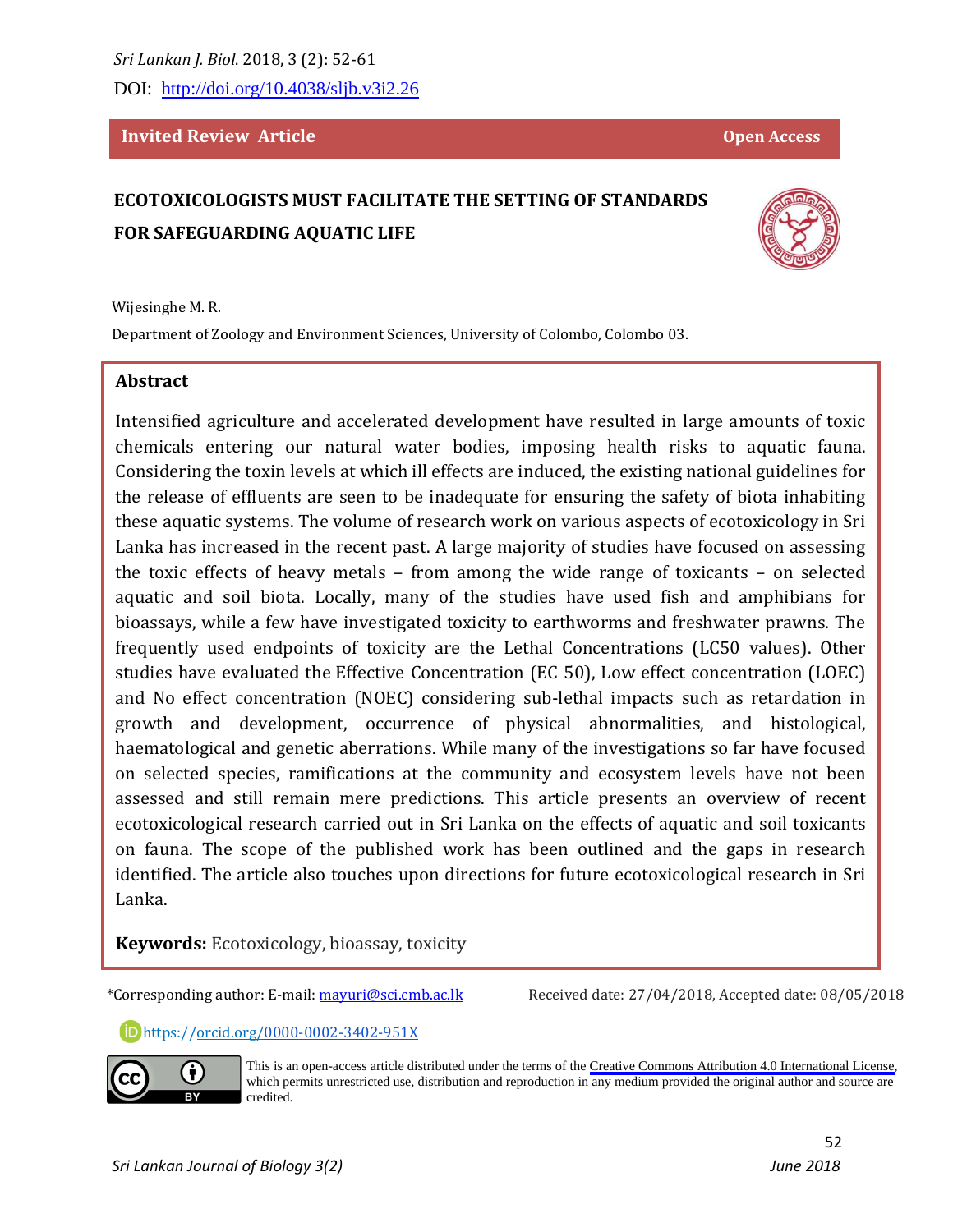One of the important adverse effects of intensified agriculture and accelerated industrial development is the release of toxic waste which directly or indirectly enters water sources making them hazardous environments for the inhabitant organisms. Sri Lanka has myriad rivers, streams, estuaries and lagoons which deliver many goods and services essential for human life, whilst supporting a rich complement of endemic and other native species. To safeguard the potential of such natural ecosystems it is necessary that they be kept safe from toxicants.

The Central Environmental Authority (CEA) of Sri Lanka, a leading governmental body endowed with the mandate of safeguarding the environment, has recommended safety limits for effluent discharge. These guidelines specify a single maximum value for a given pollutant present in the industrial effluents discharged into surface water, assuming eight times dilution in the receiving waters. However, even assuming this degree of dilution, the toxicants in natural water bodies are often seen to exceed the safety limits. Let us take chromium as an example. The highest tolerance limit for the discharge of total chromium into inland surface waters is specified as 0.50 mg/L, which, with eight times dilution in the receiving water, is expected to go down to 0.0625 mg//L (GOSL, 2008); whereas, ongoing research in over 90 sites in 19 water bodies across Colombo and greater Colombo has shown that, in approximately 15 % of the sites, total Cr levels are above 0.07 mg/L (*Pers. Comm*.), which exceeds the allowed limit. Taking the more toxic state of chromium, i.e. hexavalent chromium (Cr VI), the allowed

limit for discharge is 0.10 mg/L and it is expected to reduce to 0.0125 mg/L in the water body. Studies here and elsewhere have demonstrated that some zooplankton and marine invertebrates may suffer increased mortality and reduced reproduction at 0.01 mg/L with prolonged exposure to Cr (VI) (EPA, 1980; Oshida *et. al.,* 1981). Not surprisingly, the Canadian Water Quality Guidelines are set at very low levels – the acceptable limit for safeguarding both freshwater and marine life is 0.0089 mg/L for Cr(III) and 0.001 mg/L for Cr (VI) (Marine, 1999).

CEA Sri Lanka has also set provisional guidelines (*Pers. Comm.*) for the presence of toxicants in water, considering different end user categories such as drinking, irrigation, fish and other aquatic life, and recreation. For fish and other aquatic life, 0.02 mg /L of Cr has been given as the safety limit, while no limit is specified for Cr (VI). In Sri Lanka, no recent assessments have been made on the levels of Cr (VI) in surface water, presumably owing to the laborious and time-consuming methodology needed, and the outcome being of doubtful accuracy as reported by Sperling *et al.* (1992). Some studies done elsewhere have found that as much as 75-85% of total Cr in surface water constitutes Cr (VI) if the water has a neutral pH (Beaubein *et al.,* 1994). Probably for this reason the Environment Protection Agency USA (EPA) (1980), in recommending safety levels, has adopted the precaution of considering that the total Cr in water comprises of Cr (VI), to afford maximum protection to aquatic life. These facts emphasize the need for stringent monitoring of effluents before permitting discharge into natural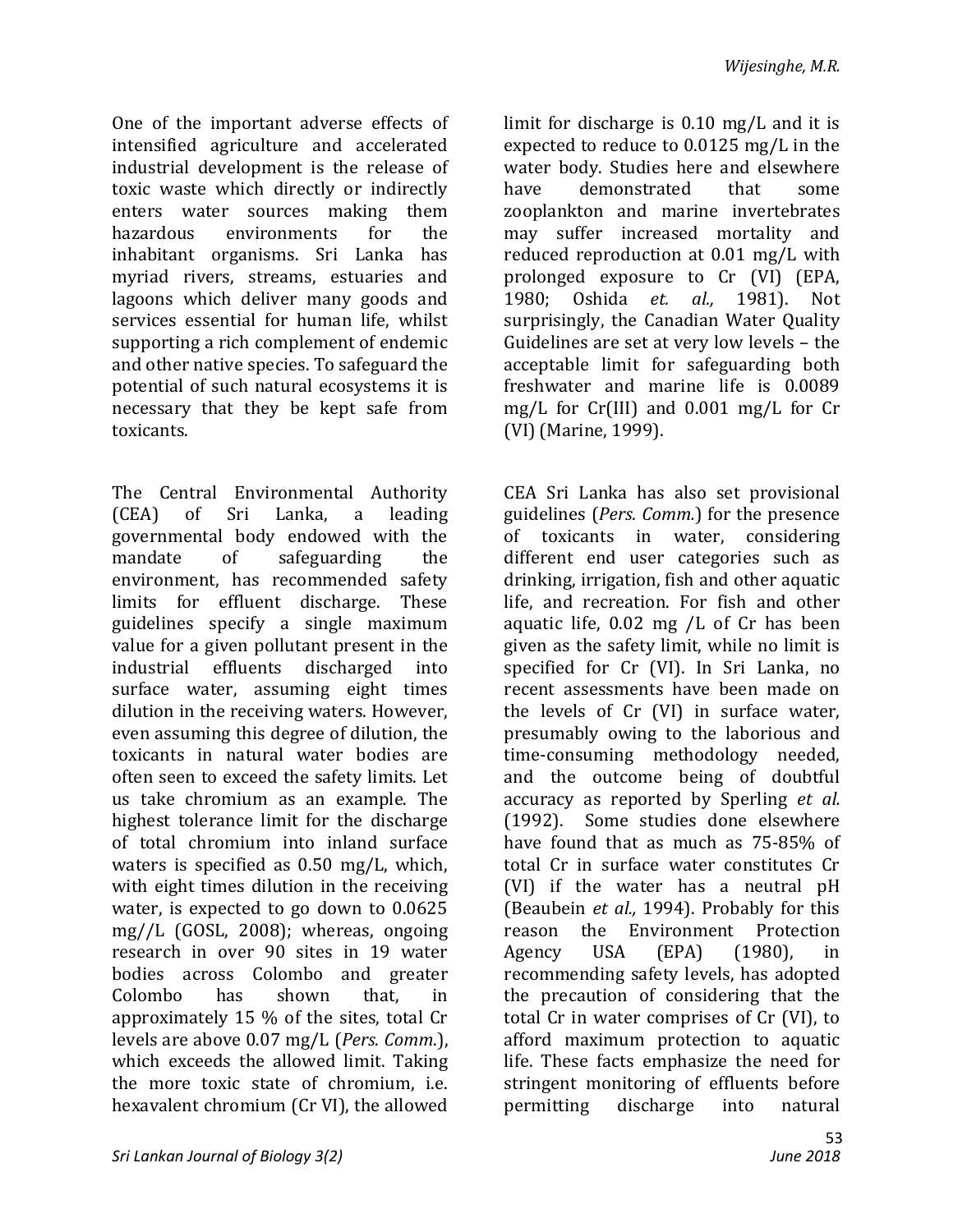systems, and for adopting rigorous, science-based and comprehensive approaches for setting safety standards to preserve all forms of aquatic fauna. This is an area where ecotoxicologists could make a significant contribution.

The lately recognized discipline of ecotoxicology goes beyond the scope of conventional toxicology. The focus of research extends from purely toxicological assessments directed towards predicting adverse impacts of environmental contaminants on human life to a more holistic approach that attempts to predict ramifications at community and ecosystem levels. Consequently, over the past two decades, ecotoxicologists have been engaged in conducting bioassays using different faunal taxa. Much of the published work is based on empirical exposure trials, while some studies have made inferences regarding toxicity, based on field observations. This article presents an overview of recent ecotoxicological research carried out in Sri Lanka on the effects of aquatic and soil toxicants on fauna, outlining the scope of the published work, identifying gaps, and indicating directions for future research.

### *Tested toxicants*

Many harmful substances plague our waterbodies, but not all of these have received adequate attention by local ecotoxicologists. A large majority of the studies in Sri Lanka have focused on examining the impacts of heavy metals, most likely because their presence in the environment has been suspected to have adverse effects on human health. Among the tested heavy metals are highly toxic

metals such as Cr, Cd and Pb, and the moderately toxic Cu, Zn, and As. A notable omission here is Hg which has incidentally been recorded, at what are considered to be undesirable levels, in fish and shellfish from the Negombo lagoon (Sivanantha *et al.,* 2016). Agrochemicals, both fertilizers and pesticides, have also been assessed in moderation. Some of the substances tested in toxicity trials are the pesticides bifenthrin, diazinon, chlorpyrifos, dimethoate, carbofuran, carbosulfan, carbendazin and mancozeb; and the herbicides glyphosate, propanil and paraquat. Although plant nutrients occur naturally in water bodies, high levels of these substances have been shown to induce adverse impacts on aquatic life. Nutrient enrichment due to the excessive use of fertilizers is commonly observed in natural water bodies. Nevertheless, the effects of exposure to nitrate and phosphate have been only examined at a preliminary level, using amphibians and fish.

### *Taxa used for bioassays*

Over the years toxicology has been associated with mammalian models because of the direct relevance of the predicted impacts to human life. Latterly, however, with the realization that toxic substances have the capacity to accumulate and magnify, inducing toxic effects at different trophic levels, other organisms which are integral components of ecosystems were also used as subjects for bioassays. Elsewhere in the world, ecotoxicological research on amphibians and reptiles lagged behind that on other vertebrates such as fishes, birds, and mammals. In Sri Lanka, published scientific information shows that fish and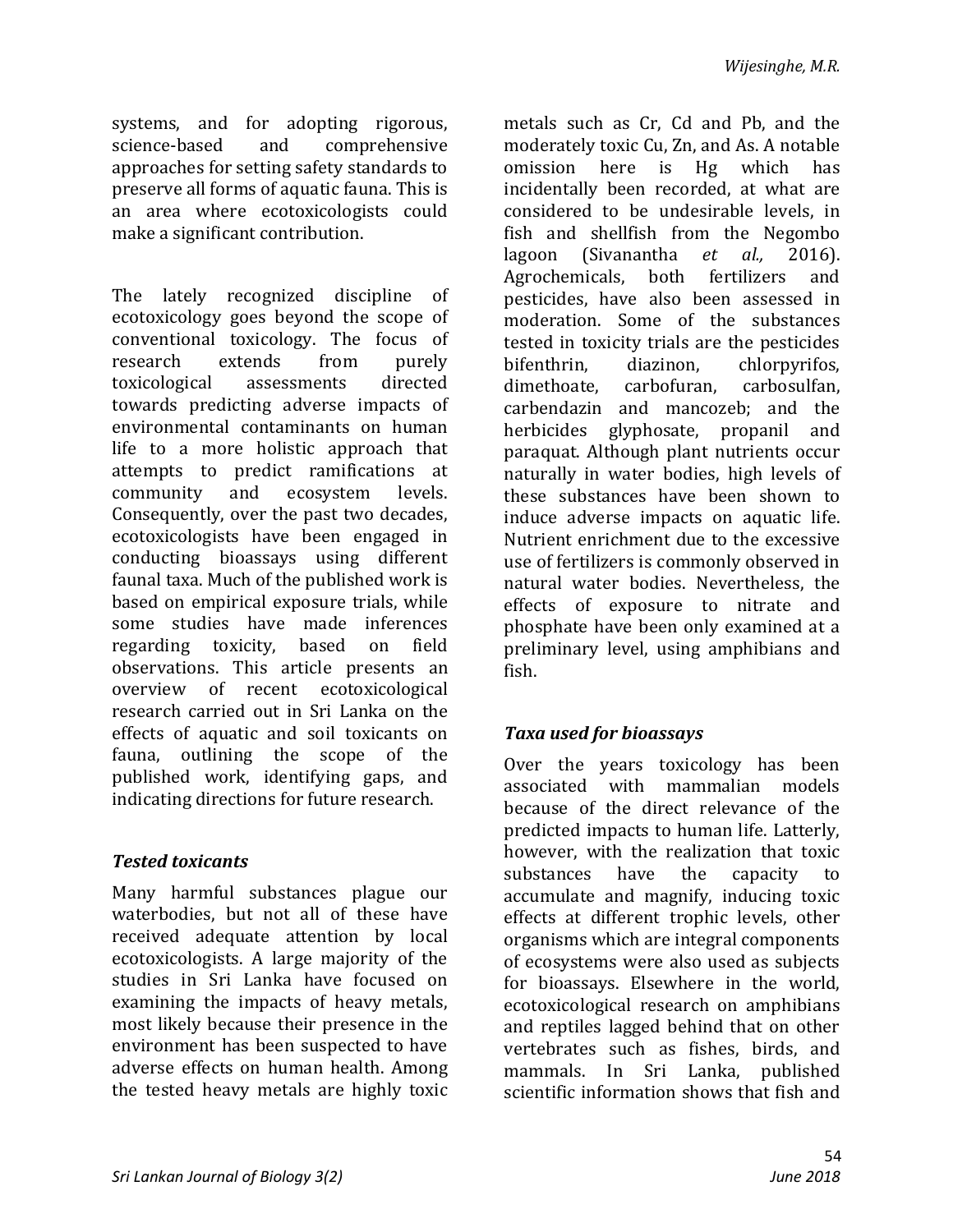amphibians have been more frequently used than the other taxa. The selection of taxa may have been guided by (a) the importance of species used as food resources (fishes) or (b) the recognition of species as sentinels of potential environmental pollution (amphibians). Virtually no studies have been done in Sri Lanka on the effects of pollutants on birds and reptiles, while studies on mammals are restricted to those with laboratory rats and mice. Among the anurans used are the native species *Euphlyctis hexadactylus* (Indian green frog), *Polypedatus cruciger* (Hourglass frog) and *Duttaphrynus melanostictus* (Common house toad). In the case of fish, most of the trials were performed on the exotic species *Cyprinus carpio* (carp), *Oreochromis mossambicus* (Mozambique tilapia)*, O. nilotica* (Nile tilapia) and *Poecilia reticulta* (guppy), while a few have focused on native species e.g. *Labeo dussumieri* (Malabar labeo). Among the invertebrates used are some earthworms – *Eisenia andrei, Eudrilus eugeniae.*  (Redworm) and *Perionyx excavatus*  (Composting worm); freshwater crustaceans- *Macrobrachium rosenbergii*  (Giant freshwater prawn) and *Caridina nilotica*; and the copepod *Phyllodioptomus annae*. A few studies have also been conducted on the cladocerans *Daphnia*  and *Moina* (*Pers. Comm*.).

### *Endpoints of toxicity*

Under field conditions, exposure concentrations, routes of entry, and exposure periods and regimes may vary considerably from one xenobiotc to another and from site to site, eliciting a diversity of toxic effects in the exposed organisms. Acute exposure trials bring out the potential of a contaminant to induce impacts if organisms are exposed to high doses over a short time period (generally 48 hrs [2 day] to 96 hrs [4 day]). Chronic exposure trials, on the other hand, measure effects that appear when exposed to low doses over a longer duration. The end points used to assess toxicity are spread over a wide spectrum, from lethality to a range of sublethal impacts. The most commonly used expression of the lethal potential of a toxicant is the LC50 – the concentration of the toxicant that kills 50 % of the test population over a specified period. The calculation of LC50 is based on a doseresponse relationship obtained over a spectrum of exposure concentrations. One of the draw-backs of focusing on assessing LC50 values is the necessity to use high exposure levels which are most often not environmentally relevant. Many of the exposure trials have been designed in accordance with standard guidelines such as the OECD, with adequate replicates. Some of the reported LC50 values are given in Table 1.

Many of the native species in natural ecosystems are already threatened due to habitat alteration or loss, and selective extraction; pollution is an additional factor. Sub-lethal impacts in the long run lead to reduced replenishment and consequent population decline due to lowered fitness through reduced feeding and growth, reproductive retardation, delays in metamorphosis, impairment of behavior and lethargy, and occurrence of deformities. It is obvious then that assessing mortality alone would be inadequate in order to ensure the wellbeing of biota. Therefore, more recent studies elsewhere have resorted to assessing overall toxicity of a pollutant, using a combination of indicators – both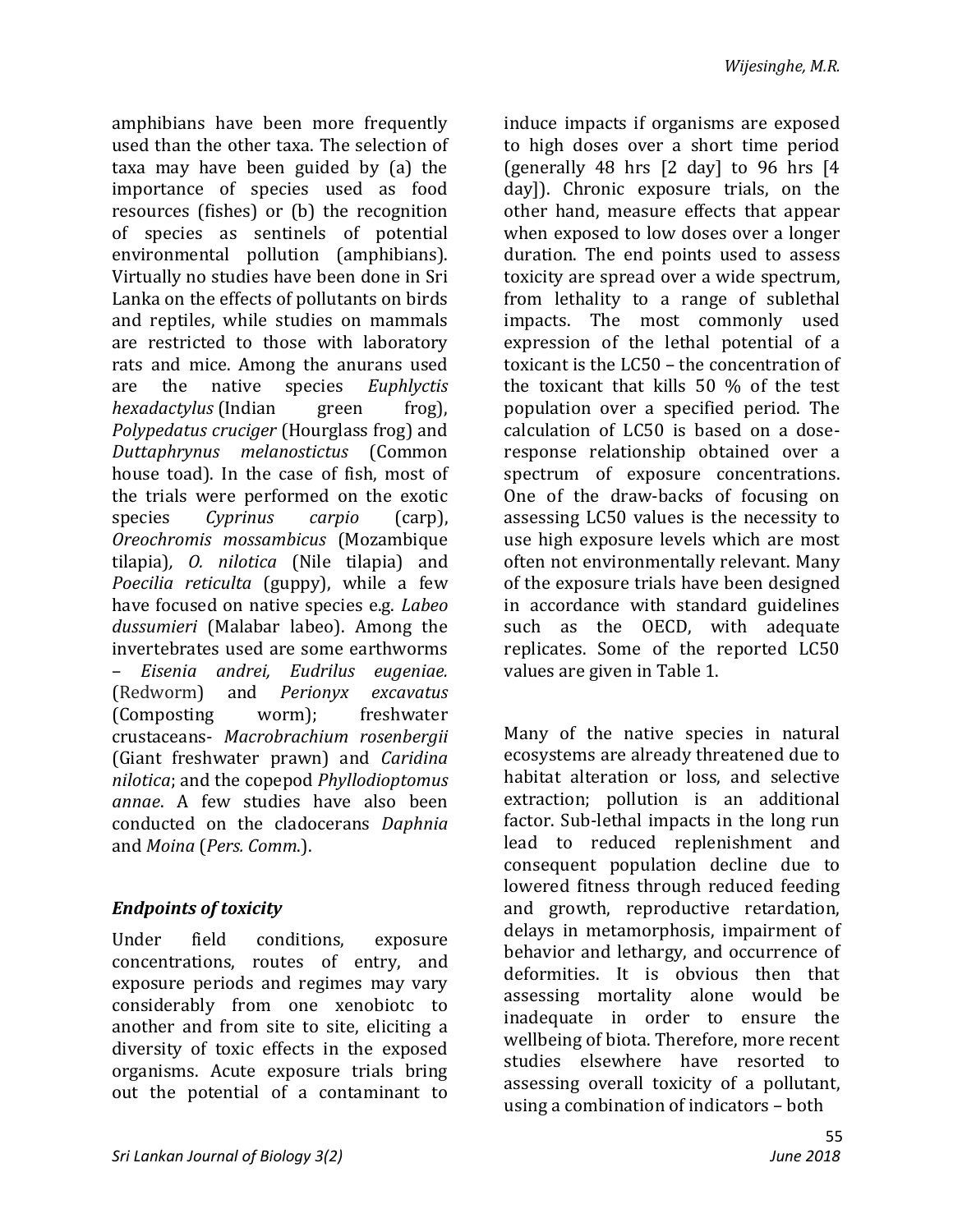| Endpoint                  | <b>Species</b>        | <b>Toxicant</b> | Concentration       | Reference                       |
|---------------------------|-----------------------|-----------------|---------------------|---------------------------------|
| LC50 $48 \text{ hr}$      | Phyllodiaptomus annae | Glyphosate      | $1.06$ mgl $-1$     | Deepananda et al. (2011)        |
|                           | Polypedates cruciger  | Chlorpyrifos    | $1.21$ mgl $-1$     | Jayawardena et al. (2010)       |
|                           |                       | Dimethoate      | 8.40 mgl-1          | Jayawardena et al. (2010)       |
|                           |                       | Glyphosate      | 14.99 mgl-1         | Jayawardena et al. (2010)       |
|                           |                       | Propanil        | $2.21$ mgl $-1$     | Jayawardena et al. (2010)       |
| LC50 $_{14}$ day          | D. melanostictus      | Chlorpyrifos    | $3.0$ mgl $-1$      | Wijesinghe et al. (2011)        |
|                           |                       | Chlorpyrifos    | 1.47 mgl-1          | Jayawardena et al. (2011)       |
|                           |                       | Dimethoate      | 8.89 mgl-1          | Jayawardena et al. (2011)       |
|                           |                       | Glyphosate      | 45.94 mgl-1         | Jayawardena et al. (2011)       |
|                           |                       | Propanil        | $2.21$ mgl $-1$     | Jayawardena et al. (2011)       |
| LC50 14 day               | D. melanostictus      | Abate           | 16.56 mgl-1         | Harischandra et al. (2011)      |
| LC50 $96$ hr              | Caridina nilotica     | Glyphosate      | 60.97 mgl-1         | Deepananda et al. (2011)        |
| LC50 $_{48\,\mathrm{hr}}$ | Phyllodiaptomus annae | Glyphosate      | $1.059$ mgl $-1$    | Deepananda et al. (2011)        |
| LC50 $96$ hr              | Perionyx escavatus    | Glyphosate      | 32578 mgkg-1        | De Silva & Chandrasekara (2016) |
| LC50 $_{28 \text{ day}}$  | Perionyx escavatus    | Chlorpyrifos    | $122$ mgkg $^{-1}$  | De Silva et al. (2010)          |
|                           |                       | Carbofuran      | $9$ mgkg $-1$       | De Silva et al. (2010)          |
|                           |                       | Mancozeb        | $541$ mgkg $^{-1}$  | De Silva et al. (2010)          |
|                           | Eisenia andrei        | Chlorpyrifos    | $106$ mgkg $^{-1}$  | De Silva et al. (2009)          |
|                           |                       | Carbofuran      | 11.9 mgkg-1         | De Silva et al. (2009)          |
|                           |                       | Carbendazim     | $41.5$ mgkg $^{-1}$ | De Silva et al. (2009)          |

## **Table 1.** Published LC50 values for different faunal species that occur in natural ecosystems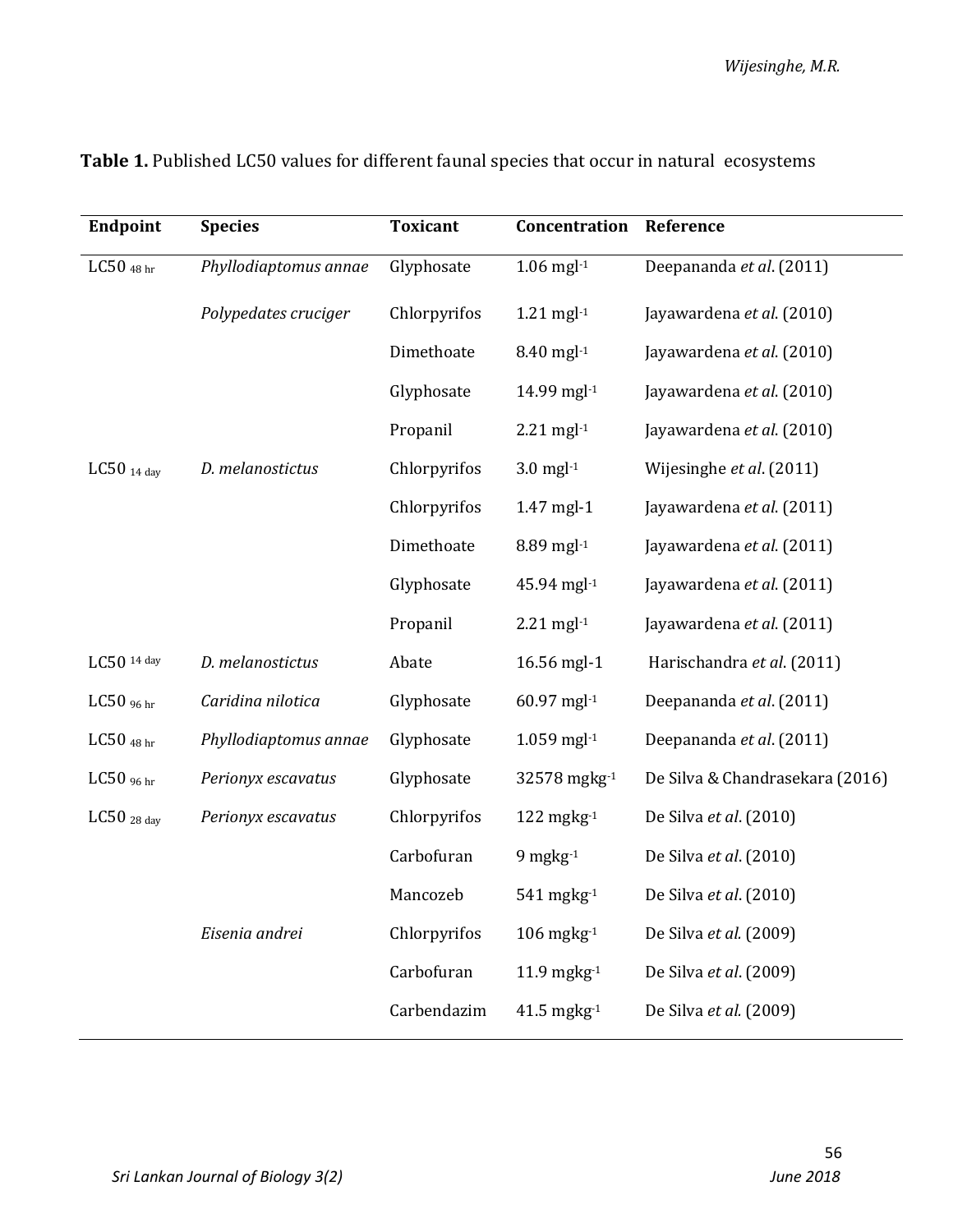lethal and sublethal. Also, there has been an attempt to assess Whole Effluent Toxicity (WET) which takes into account the overall impact of the effluent rather than focusing on the individual pollutants it contains. Here, toxicity is given as toxic units (TUs). These methods could prove to be more useful than individual toxicant assessments as effluents, often, are a mixture of toxicants bringing about combined effects on exposed animals.

Recently, scientists have become aware of the severe crisis that has befallen amphibian populations, including unexplained malformations and sudden extinctions. In many of these instances, contaminants have been identified as the probable cause, alerting ecotoxicologists worldwide. A few studies in Sri Lanka have assessed the potential of agrochemicals in inducing growth retardation, delays in development and metamorphosis, and malformations.

For amphibians, the reported deformities are mostly axial – abnormally curved thoracic spine (kyphosis), lateral deviation in the spine (scolosis), and inward curvature of a portion of the lumbar and cervical spine (lordosis) (e.g. Jayawardena *et al*., 2011) Some reported limb malformations are extra limbs (polymely), fewer limbs (amelia), incomplete limbs (ectromelia), and missing toes (ectrodactyly). A few studies have also reported feeding and swimming abnormalities in tadpoles exposed to pesticides and heavy metals (e.g. Ranatunge *et al.,* 2012).

Other sublethal toxicity indicators are alterations in histology, haematology and

genotoxicity. Histopathological studies on toxicant exposure have generally examined structural aberrations in the gills, liver and kidneys, organs which are critical in terms of toxicant exposure, breakdown or excretion. Some of the documented effects in young stages and adults of fish, amphibians and shrimps are structural distortions, clubbing and fusion of gill lamellae, necrosis, ulceration, oedema and degeneration of tissues. (e.g. Thenuwara *et al.,* 2014; Bandara *et al.,* 2012). Blood profiles are reported to be good indicators of the health status of species (Aleksandar *et. al.*  2005). Several haematological alterations such as changes in the counts of erythrocytes and leucocytes, and differential cell counts, PCV, Hb, MCV and MCH, have been found to be induced by exposure to heavy metals. Bone marrow cell counts and spleenocyte counts have also been used as innate immune responses that indicate pollution stress. The effects on physiological functions have been assessed through changes in liver enzymes. The dose-dependency of these impacts has made it possible for some parameters to be used as biomarkers to signal threats of water pollution. Many of these studies are limited to one or two species of fish or amphibians. Only a handful of studies have focused on genotoxic effects of environmental pollutants in Sri Lanka. Published information reveals that nuclear fragmentation and DNA damage are induced in amphibians, fish and earthworms through exposure to heavy metals*.* For sublethal impacts, the commonly used measures are EC 50 (Effective concentration which induces impacts in 50 % of the tested population), LOEC (Low effect concentration), and NOEC (No effect concentration). The sensitivity of an organism is age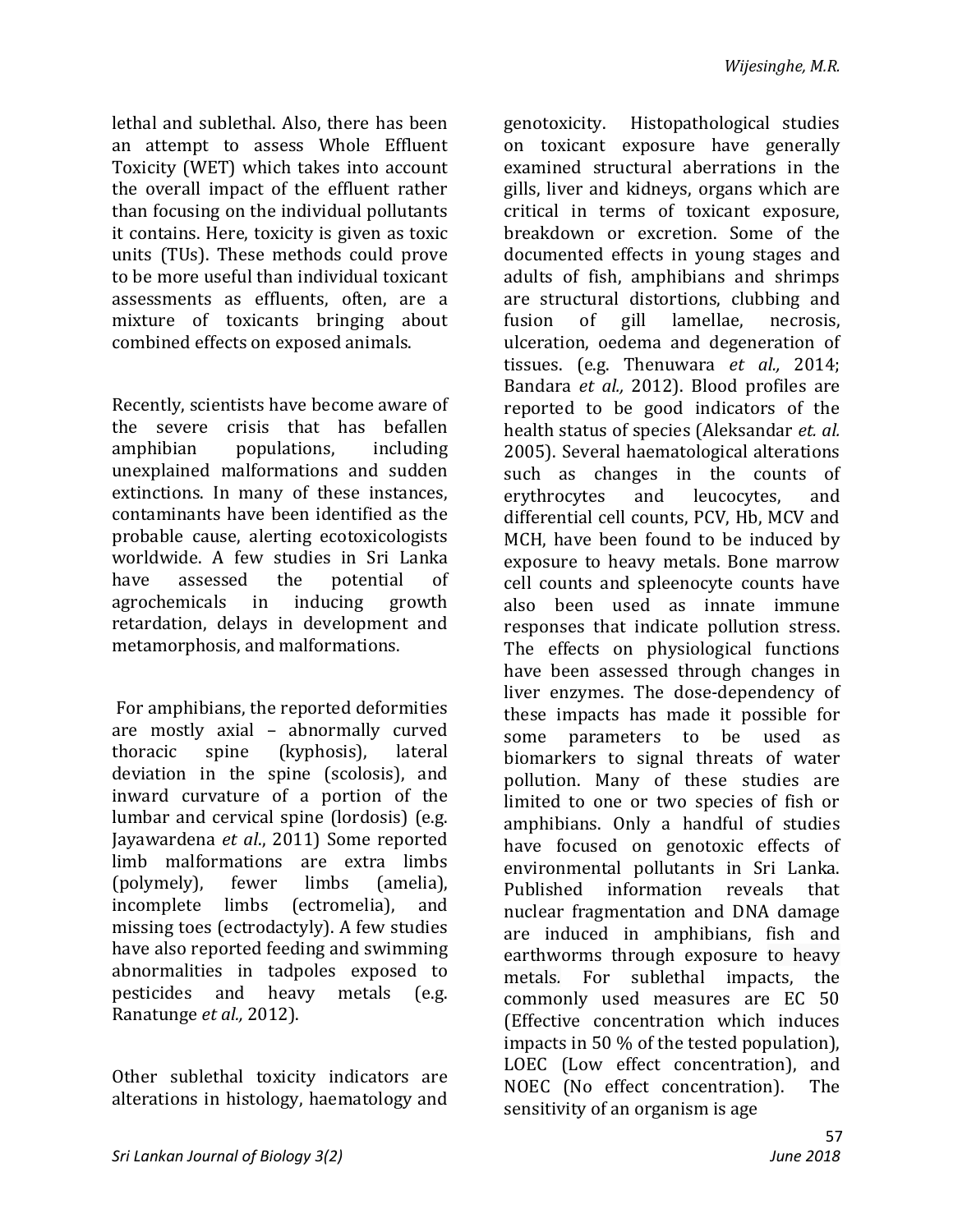dependent. A few studies have shown that young stages are more susceptible to pollutants than the adults. It must be noted that many of the sub-lethal impacts generally occur as a result of continual exposure to low levels of pollutants. Under field conditions, after initial exposure, if there is dilution of pollutants, organisms may have a chance to recover. Therefore some impacts may not often be evident during field observations.

#### *Knowledge gaps and Future directions*

Accelerated discharge of effluents into the environment and the increased accumulation of pollutants have fueled the interests of ecotoxicologists. As expected, there has been an upsurge in the number of studies in the recent past that have investigated toxic impacts on biota. Ideally, their findings should provide a basis for setting guidelines on the maximum permissible levels of each toxicant in effluents in order to ensure the long-term survival of species in their natural habitats. However, there is no systematic data base which records the available information which could in turn inform policy makers. Furthermore, some important information is still lacking, necessitating prioritization of the areas in which research should be focused.

Evaluating toxic impacts under field conditions is problematic. The variability of pollutant levels, the presence of a wide range of pollutants inducing synergistic effects, and changes in ambient conditions such as acidity of the water and organic matter loads are factors that influence the nature and magnitude of the toxic effects. Furthermore, organisms generally evade polluted areas, and this

ability to move from one location to another has prevented a direct linkage between the observed toxic effects and pollutant levels at a given site. Such impracticalities have motivated scientists to rely on empirical trials to ascertain the toxic potential of a particular environmental contaminant. However, it is becoming increasingly clear that extrapolating laboratory findings to field scenarios may not be realistic, and that for this reason the empirical approach alone may not be sufficient. Thus, as much as laboratory trials are needed, where possible, they should be substantiated using field based observations. A handful of studies in Sri Lanka have assessed how well endpoints recorded in organisms under laboratory conditions match those observed in organisms from polluted water bodies. Comparisons have also been done between organisms from polluted and unpolluted sites. This line of investigation must be strengthened in the future. Exposure trials could also be made more relevant by using locally applied pollutants (e.g. pesticides and fertilizers) and the low exposure levels generally observed in the field.

Many ecotoxicological questions remain to be solved while new ones have emerged. For instance, effects of nanomaterials on organisms have not been extensively investigated. Sub-lethal impacts of some of the toxic heavy metals such as Hg and As on native species are poorly understood. Collective effects should gain more importance because in reality organisms are exposed to a cocktail of pollutants. Abiotic factors such as temperature, acidity, and the amount of organic content in water bodies would alter the effects of a given toxicant. These aspects also need to be investigated.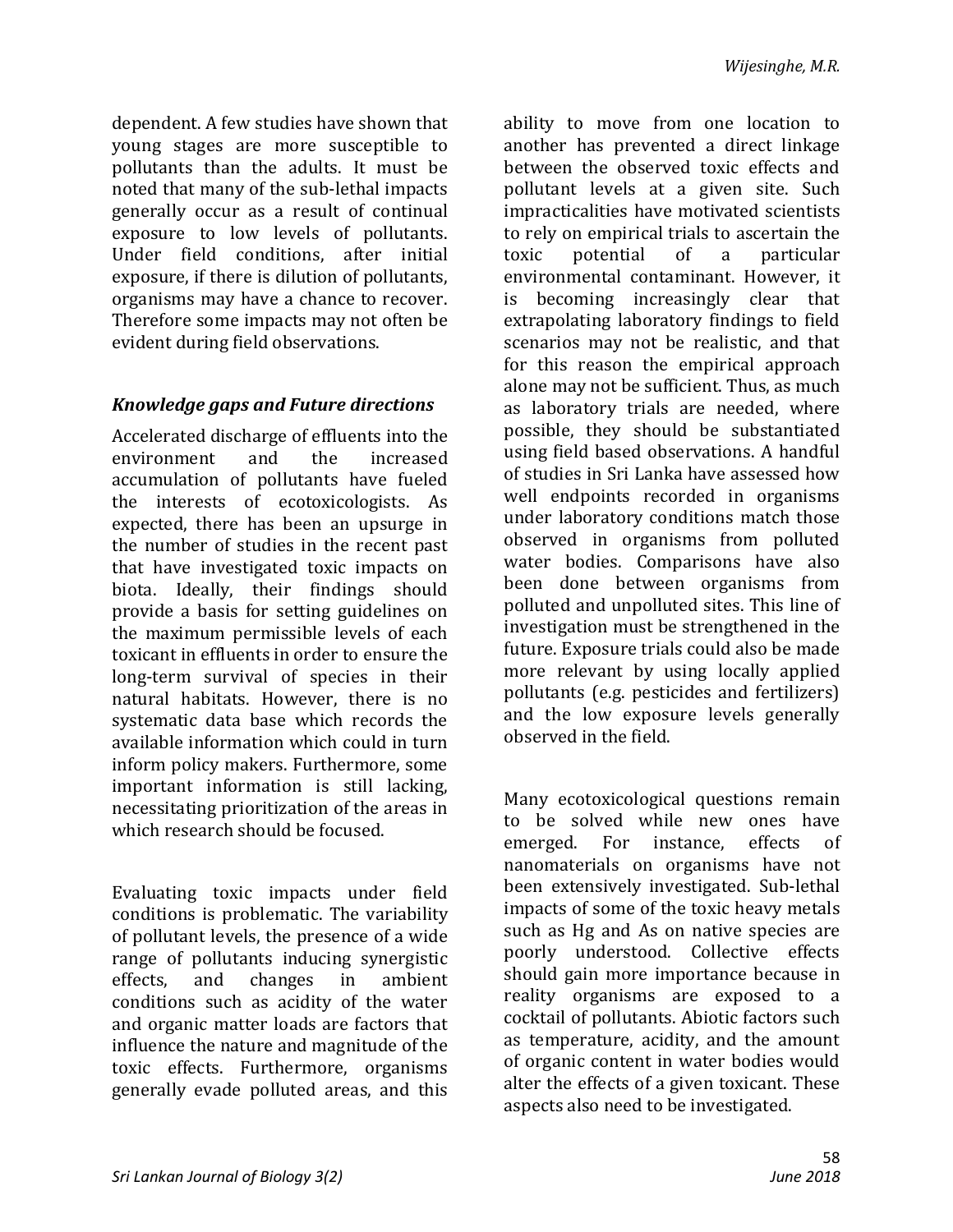A few studies have investigated effects of pollutants under different temperature regimes while some have looked at the combined impacts of pesticides and biocides (e.g. parasites). Solar radiation has been shown to alter the toxic potential of some contaminants. Global warming is known to change the fate of chemicals in the environment through its effects on kinetics, which would in turn alter the magnitude of the toxic potential of contaminants. A few studies have linked exposures to accumulation in organisms, allowing inferences to be made with regard to the risks of exposure to field levels and the potential to biomagnify through food chains and webs. But, at present ramifications at the community and ecosystem levels remain mere predictions. These areas of study have not received much attention.

In terms of the taxa used for bioassays in Sri Lanka reptiles and birds among the vertebrates have not been used as study organisms, and hence even arbitrary predictions with regard to the potential effects of pollutants on them are difficult to make. Apart from the usual lethality and sub-lethal effects, preliminary work elsewhere has shown that some heavy metals affect colour development, which would in the long term be detrimental to many wild species. These provide interesting and novel avenues for research. More work is needed also to assess the effects of pollutants on important groups of aquatic reptiles and on macro benthos which are integral components of the food chain. Effects of pollutants have also been shown to be species-specific. Even among the better researched taxa, since widely occurring exotics such as Tilapia and Carp are preferentially used, likely due to the ease

a dire need to generate reliable toxicity data for native species. Although, worldwide, amphibians are used as ideal indicators of environmental health, this idea has recently been challenged. Analyses of over 20,000 toxicity studies worldwide have revealed that aquatic invertebrates (e.g. insects and brachiopods) may be better suited for monitoring contaminants than the amphibians, although, among the vertebrates, amphibians may be the most sensitive (Kaplan, 2009). This emphasizes the need to conduct comparative studies involving, at a minimum, one plankton species, a macrobenthic invertebrate, and an aquatic vertebrate, and to use the collective data to set safety guidelines. One significant limitation is that the available data are not organized into a data base, which would facilitate comparisons and the identification of data gaps, whilst avoiding replication. A maximum safety level of toxicants in effluents, that would have no adverse impact even over a long-term, may be recommended. If data are limited, it would be prudent to set interim guidelines using the available information, whilst urging ecotoxicologists to focus on the identified knowledge gaps.

of collection and the increased applicability of research findings, there is

There must be provision and flexibility at the policy level to alter decisions based on newly generated data. Safety limits should ideally target the protection of all forms of aquatic life, including the different life cycle stages. This would require the effluents to contain very low levels of the different toxicants. With more refined state-of-the-art treatment technologies being developed, and more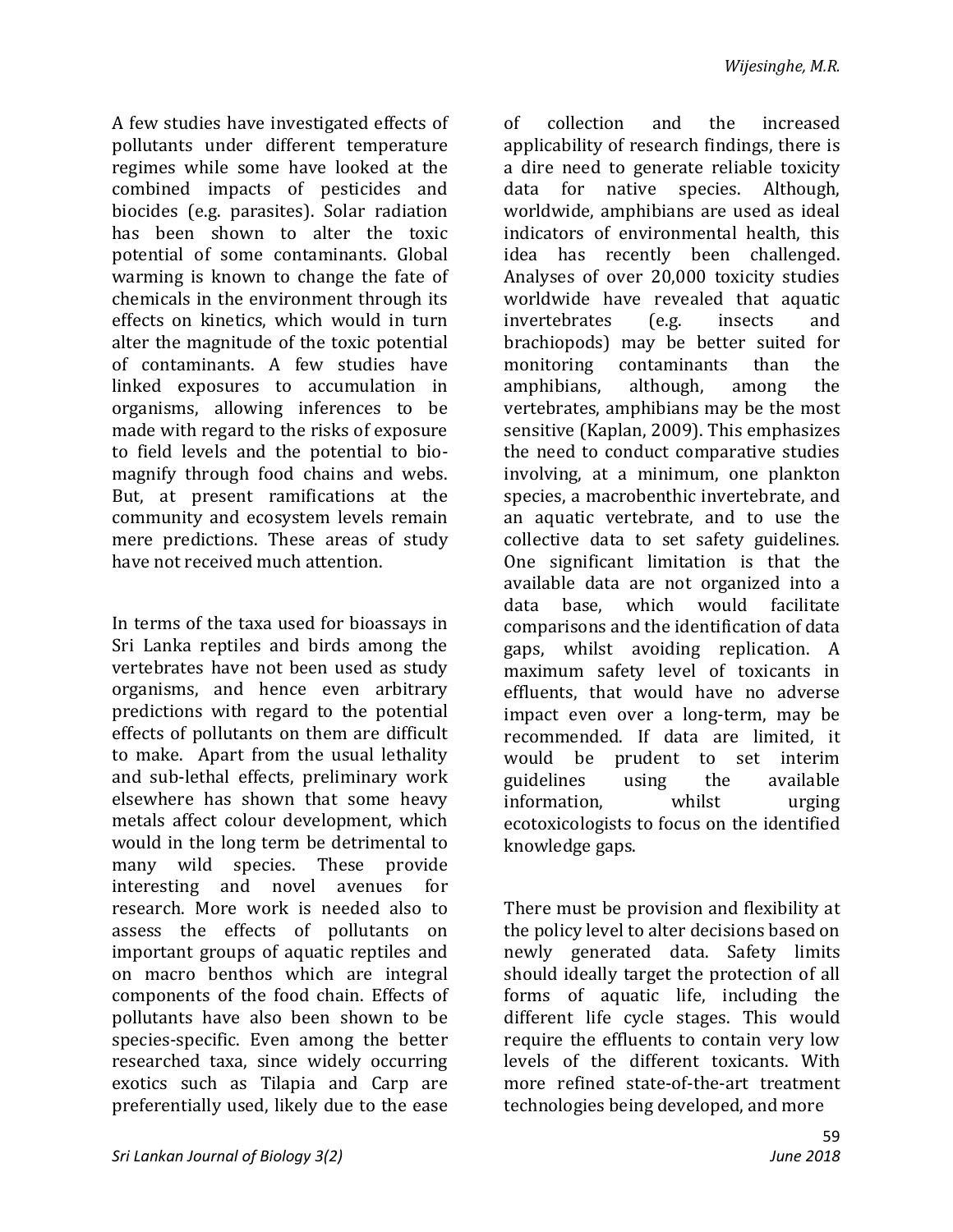precise quantitative measurements of pollutants being made possible, industrialists would be encouraged to lower the levels of pollutants discharged into water bodies and maintain the appropriately set ambient standards. Ecotoxicologists have a vital role to play in paving the way towards achieving this goal.

#### **References**

Aleksandar, I., Edhem, H., Svetlana, J., Dekić, R. (2005) Hematological Evaluation of welfare and health of fish. *Praxis veterinaria* **53:** 191-202.

Bandara, M.G.D.K., Wijesinghe, M.R., Ratnasooriya, W.D., Priyani, A.A.H. (2012) Chlorpyrifos-induced histopathological alterations in *Duttaphrynus melanostictus* (Schneider 1799) tadpoles: Evidence from empirical trials. *Journal of Tropical Forestry and Environment* **2:** 27-36.

Beaubien, [S., Nriagu,](https://www.researchgate.net/profile/Jerome_Nriagu) J., [Blowes,](https://www.researchgate.net/scientific-contributions/59331910_Dave_Blowes) D., [Lawso,](https://www.researchgate.net/scientific-contributions/2003193476_Greg_Lawson) G. (1994) Chromium Speciation and Distribution in the Great Lakes. *[Environmental Science and](https://www.researchgate.net/journal/0013-936X_Environmental_Science_and_Technology)  [Technology](https://www.researchgate.net/journal/0013-936X_Environmental_Science_and_Technology)* 28: 730-736.

Deepananda, K.H.M.A., Gajamange, D., De Silva, W.A.J.P., Wegiriya, H.C.E. (2011) Acute toxicity of a glyphosate herbicide, Roundup®, to two freshwater crustaceans. *Journal of the National Science Foundation Sri Lanka* **39**: 169- 173.

De Silva, S.M.S., Chandrasekara, W.U. (2016) Is the Widely Used Weedicide Glyphosate that Bad? Toxic Effects of Glyphosate on the Earthworm *Perionyx excavatus* (Perrier, 1872). *Proceedings of the International Forestry Symposium*, Volume 21.

De Silva, P.M.C.S., Pathiratne, A., Van Gestel, C.A.M. (2009) Influence of temperature and soil type on the toxicity of three pesticides to *Eisenia andrei*. *Chemosphere* **76**: 1410–1415.

De Silva, P.M.C.S., Pathiratne, A., Van Gestel, C.A.M. (2010) Toxicity of chlorpyrifos, carbofuran, mancozeb and their formulations to the tropical earthworm *Perionyx excavates*. *Applied Soil Ecology* **44**: 56–60.

Environment Protection Agency (EPA) (1980) Ambient water quality criteria for chromium. *U. S. Environment Protection Agency Report* **440**: 80-1035.

GOSL (2008) National Environment Act - Gazette No. 1534/18 of The Democratic Socialist Republic of Sri Lanka.

Harischandra, H.K.S.P., Karunaratne, S.H.P.P., Rajakaruna, R.S. (2011) Effect of mosquito larvicide Abate® on the developmental stages of the Asian common toad, *Bufo melanostictus*. *Ceylon Journal of Science* (Bio. Sci.) **40**: 133-140.

Jayawardena, U.A., Rajakaruna, R.S., Navaratne, A.N., Amerasinghe, P.H. (2010) Toxicity of agrochemicals to common hourglass tree frog (*Polypedates cruciger*) in acute and chronic exposure.